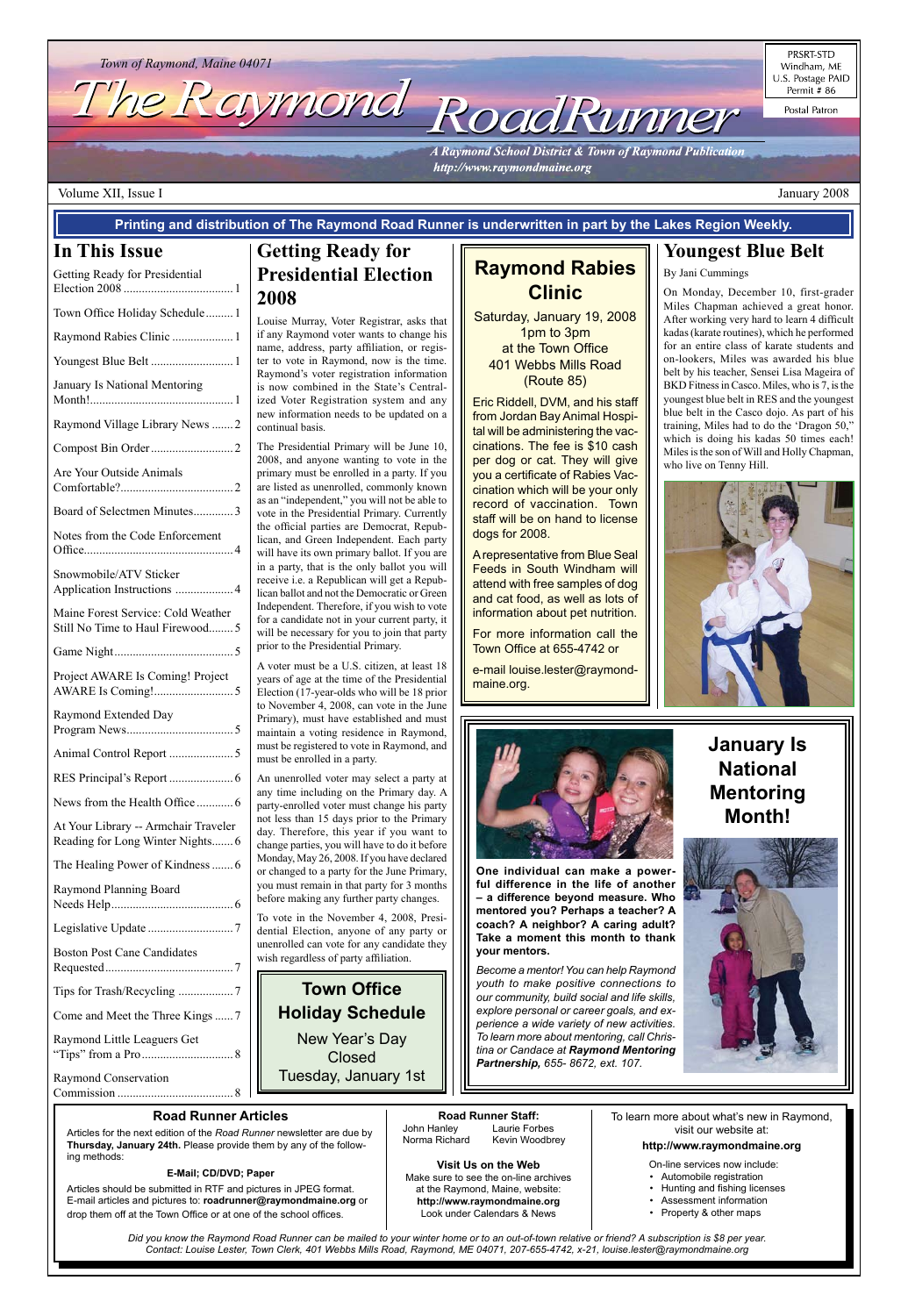| Sunday                                                                                                                                                                     | <b>Monday</b>                                                                                                                                               | <b>Tuesday</b>                                                               | Wednesday                                                                                                                                    | <b>Thursday</b>                                                                                                                                                          | <b>Friday</b> | <b>Saturday</b>                                |
|----------------------------------------------------------------------------------------------------------------------------------------------------------------------------|-------------------------------------------------------------------------------------------------------------------------------------------------------------|------------------------------------------------------------------------------|----------------------------------------------------------------------------------------------------------------------------------------------|--------------------------------------------------------------------------------------------------------------------------------------------------------------------------|---------------|------------------------------------------------|
| FB=Fire Barn<br>JS=Jordan-Small<br><b>KC=Kokatosi Campgnd</b><br>PS=Public Safety Bldg.<br><b>RE=Raymond Elementary</b><br>CL=Casco Library<br><b>TBD=To Be Determined</b> | SG=Sheri Gagnon<br>TG=Town Garage RT85<br>TH=Town Hall<br><b>VL=Village Library</b><br>VC=Village Church<br>VT=Village Tennis<br><b>BC=Broadcast Studio</b> | 1<br><b>NEW YEARS DAY</b><br><b>TOWN OFFICE CLOSED</b><br>FOR NEW YEAR'S DAY | $\boldsymbol{2}$<br>10:00AM VL<br>Library Toddlertime<br>Session I<br>11:00AM VL<br>Library Toddlertime<br>Session II                        | $\overline{3}$                                                                                                                                                           | 4             | 5                                              |
| $6\phantom{1}6$                                                                                                                                                            | $\overline{7}$<br>10:00AM VL<br>Library Babytime<br>11:00AM VL<br>Library Preschool<br>Storytime                                                            | 8<br>7:00PM BC<br>Selectmen's Meeting                                        | 9<br>10:00AM VL<br>Library Toddlertime<br>Session I<br>11:00AM VL<br>Library Toddlertime<br>Session II<br>7:00PM BC<br><b>Planning Board</b> | 10<br>7:00PM BC<br><b>TENTATIVE</b><br>One Raymond Committee                                                                                                             | 11            | 12                                             |
| 13                                                                                                                                                                         | 14<br>10:00AM VL<br>Library Babytime<br>11:00AM VL<br>Library Preschool<br>Storytime<br>7:00 PM BC<br>Budget/Finance<br>Committee                           | 15                                                                           | 16<br>10:00AM VL<br>Library Toddlertime<br>Session I<br>11:00AM VL<br>Library Toddlertime<br>Session II                                      | 17<br>7:00PM BC<br>Comprehensive Plan<br>Implementation Committee<br>7:00PM BC<br>Budget/Finance<br>Committee                                                            | 18            | 19<br>1:00 - 3:00PM TH<br><b>RABIES CLINIC</b> |
| 20                                                                                                                                                                         | 21<br>10:00AM VL<br>Library Babytime<br>11:00AM VL<br>Library Preschool<br>Storytime                                                                        | 22<br>7:00PM BC<br>Selectmen's Meeting                                       | 23<br>10:00AM VL<br>Library Toddlertime<br>Session I<br>11:00AM VL<br>Library Toddlertime<br>Session II                                      | 24<br>7:00PM BC<br><b>Building Committee</b><br>7:00 PM TH<br>Cemetery Committee<br><b>ROADRUNNER</b><br><b>DEADLINE FOR</b><br><b>FEBRUARY ISSUE</b><br><b>ARTICLES</b> | 25            | 26                                             |
| 27                                                                                                                                                                         | 28<br>10:00AM VL<br>Library Babytime<br>11:00AM VL<br>Library Preschool<br>Storytime                                                                        | 29                                                                           | 30<br>7:00PM VL<br><b>Book Discussion Group</b>                                                                                              | 31<br>7:00PM BC<br><b>Conservation Commission</b><br>Meeting                                                                                                             |               |                                                |

- Wednesday, January 2 Storytimes resume
- Wednesday, January 30 Book Discussion Group

# January 2008

#### **Events and Meeting Schedule**

### **Raymond Village Library News**

#### **At a Glance**

#### **Storytimes**

The children's storytimes will resume on January 2 after the short holiday break. Chrissy Zidle is the Storytime Coordinator, and the library hums with excitement, music and laughter Monday and Wednesday mornings when the "little ones" gather with parents and caregivers to share in the fun.

On Mondays at 10am is Babytime; then at 11am the Preschoolers come for their turn to see friends and hear new stories. On Wednesdays we have two storytimes for Toddlers; one at 10am and another at 11am. At this time the 10am group is filled, but there is room in the 11am session. Please call the library at 655-4283 to get more information. These are wonderful programs for the youngsters, and we'd like all children to be able to enjoy them.

#### **Book Group**

This discussion group will meet Wednesday, January 30, to share their opinions on Peter Mayle's book *A Good Year*. We invited anyone who is interested in attending to ask for the book at the library and join us in this discussion. Please call the library for more information.

#### **Thank You**

The Holiday Bake Sale was a wonderful success. It raised almost \$400 this year for the library. We wish to thank the organizers, the workers and the bakers who gave their time and imagination in festively packaging and arranging the goodies prepared for this event. We especially wish to thank those who purchased the special treats. We count on all of you to make this a successful fundraiser, and you never let us down. Many, many thanks and best wishes for a very happy, healthy New Year to all.

#### **Annual Appeal**

We also want to thank all those who have so generously responded to the library's Annual Appeal. The appeal is still going on, and there is time to make your tax -deductible donation. Your support allows us to continue to provide enjoyment, information and learning for patrons for all ages.

### **Compost Bin Order Deadline April 11th**

You have until April 11th to place your order for the Maine Resource Recovery Association compost bin sale. Orders will be taken at the Town Office at \$37.50 each (tax included). Checks should be written to "MRRA" (Maine Resource Recovery Association).





A covered kitchen scrap pail is also available for \$8 each. And there is a new component of the composter, the wingdigger. This is a wand

designed to stir the compost inside the bin. The price is \$16.50.

All these items are displayed at the Town Office.

These items will be available for delivery on or about May 10th.

For order blanks and ordering, please contact:

Louise Lester, Town Clerk Raymond Town Office 401 Webbs Mills Road Raymond, Maine 04071 655-4742 ext. 21 louise.lester@raymondmaine.org

### **Are Your Outside Animals Comfortable?**

Winter brings with it special problems for your animals that live at least part of the day outdoors. The advent of cold temperatures, the possibility of a wet environment, lack of protection from the wind, and the inability to have adequate water and food to keep them in weight are an animal's greatest adversaries in the winter.

Animals' needs don't change from summer to winter; they just get different. Whether it's a dog or cat, horse, cow or llama, they all need enough water to keep them hydrated and enough food to provide calories to keep them from losing weight. They also need shelter from the rain, snow and wind. When the weatherman talks about wind chill and temperature, that affects your animals as well. All animals also need enough room to move around especially in the cold. If you've ever stood outside waiting for a bus, you know how miserable cold and wind can be. Most animals can, if allowed, grow a wonderful winter coat, but once that hair/fur gets wet it can no longer insulate the animal and the animal will get cold very fast. If your pets don't grow a heavy coat or they live indoors most of the time, be assured that not even a nice, warm-looking blanket can keep them warm enough if they must stay outdoors in adverse conditions.

Remember that all animals need exercise. You will have happier pets if they are allowed some time outdoors to run and play, as long as they don't become cold. If you find your pet shivering, its body is trying to create heat to increase its core temperature. The shivering will use mega calories which must be replaced if the pet is to maintain his weight. Fresh water is also imperative so that the pet's body can maintain its functions. Without enough water, the pet can't digest its food, even if it gets lots of it.

Another consideration to those who use the electric underground fencing is that pets are insulated from the ground by the snow, and electronic fencing becomes inadequate or totally nonfunctioning. Alternate restraint may become necessary to keep them from straying.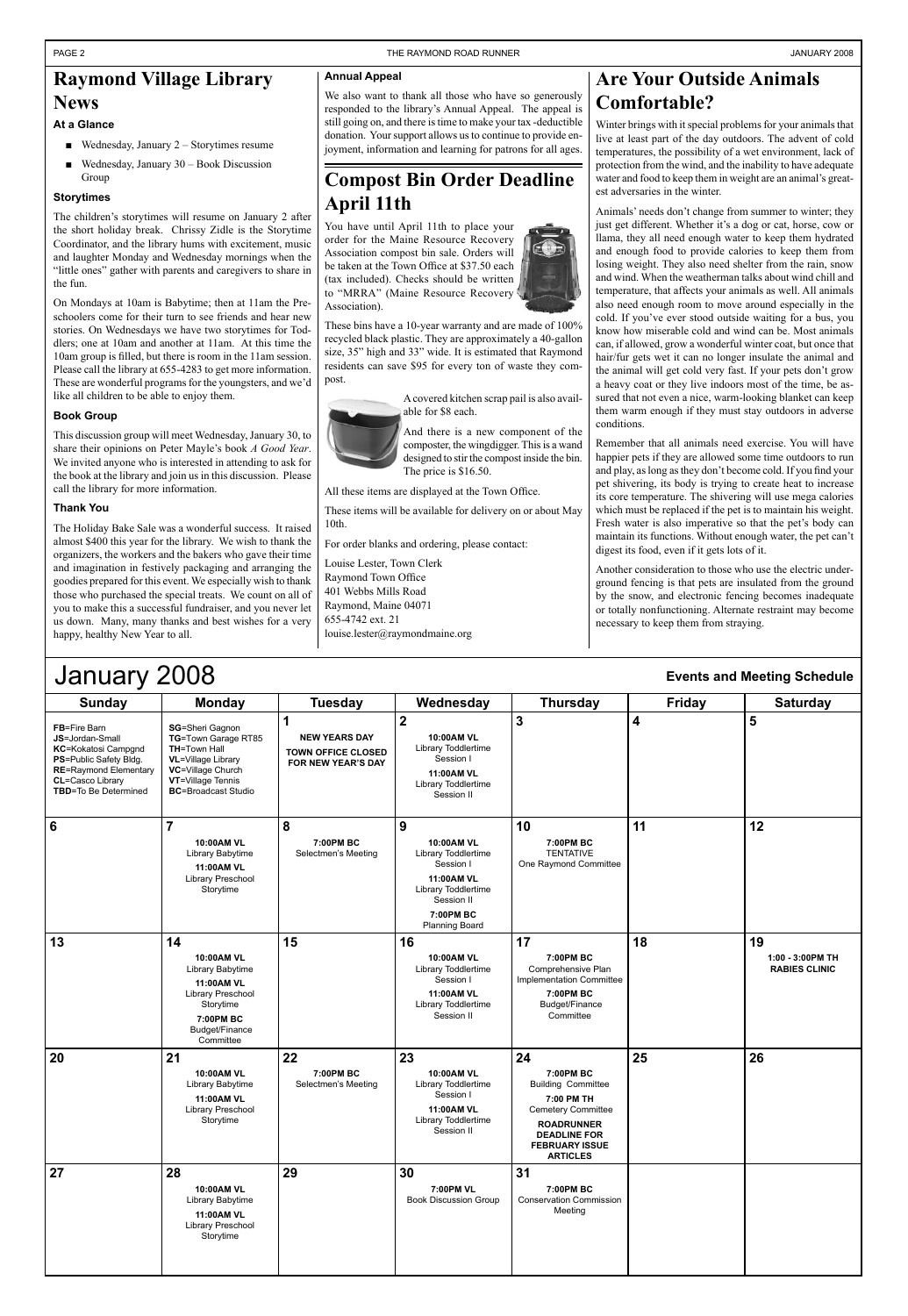#### **Board of Selectmen Minutes**

#### Town of Raymond

#### **Tuesday, October 16, 2007**

ATTENDANCE: Mark Gendron, Chairman; Dana Desjardins; Joe Bruno; Lonnie Taylor; and Mike Reynolds.

SELECTMEN ABSENT: None.

STAFF ATTENDANCE: Don Willard, Town Manager; and Will Cook, Assistant Code Enforcement Officer.

OTHERS: Many children and several mothers interested in the possible skateboard park and Barbara Loux, Jordan Small Middle School teacher; and Laurie Salamone.

- 1 Call to order. Mark Gendron called the meeting to order at 7:01 pm at theBroadcast Studio.
- 2 Minutes of the previous meeting dated October 2, 2007.

MOTION: Mike Reynolds motioned to approve the minutes. Seconded by Joe Bruno. CORRECTION: Mike Reynolds asked that on page 2 at the bottom under One Raymond that the wording be improved to show that the One Raymond Committee recommended that the department heads report to the Selectmen and Budget Finance Committee on a regular basis.

VOTE: Unanimous 5-0

- 3. New business:
	- a. Conversation regarding the land offered for the skateboard park effort – Raymond Skateboard Committee.

DISCUSSION: Barbara Loux explained that they had an offer from Tim Davison to lease a piece of his land off the North Raymond Road to Raymond for 5 years at no charge. She asked for the Selectmen's permission to proceed with the work. She noted that Pete Marcinuk said the land was suitable for the park and also security because it's close to the road. She asked about Cumberland County prisoners set up the half pipe. Mr. Marcinuk felt the half pipe might have to be cut down a bit for the children's skill level. Mr. Gendron suggested that their strategic obstacles could possibly be overcome with help on information and tips from a man from Windham who helped build Windham's park. This man said for security it should be in a populated area, not a rural one.. Raymond's insurance carrier said they couldn't cover it if it was on private property. There is some town owned land which might be available. Mr. Willard said that having a landowner held harmless is almost impossible and would be very expensive. The park would need to be approved by the Raymond Zoning Board of Appeals and opposition to the plan by neighbors would be very detrimental to their approval. Mr. Gendron added that fund raising would have to be active before plans can be advanced. Mr. Willard said that land use would have to be approved by the Planning Board. Mr. Taylor added that the park would be built in phases, and the original site should be the final location. Mr. Willard suggested a reserve account with the school or town for the donations to be tax deductible and overseen by the finance office. Mr. Bruno asked if they had talked with the school committee. Mrs. Loux replied yes and they weren't interested. Mr. Marcinuk identified a piece on school property near the soccer field which he felt was his first choice. Mrs. Loux said that she would be talking with them again. Laurie Salamone asked for a list of what they needed to do. Mr. Reynolds handed her the suggested "to do" list from last year. Mr. Willard added that he would begin by helping them set a time line and set goals. Mr. Gendron charged the interested kids with getting their parents, grandparents, and friends involved in order to get this built. Mr. Gendron thanked Mr. Cook for his memo concerning this issue. Mr. Cook felt that no matter where the location is, the abutters would probably be the biggest roadblock.

b. Change to Raymond's fire Alarm System Ordinance – Chairman Mark Gendron. DISCUSSION: Mr. Gendron explained that there needs to be an ordinance change for the dispatch relocation. This may require a special town meeting to approve this change so that it is in force prior to our total shift to the Naples Dispatch. This could be done prior to a regular Selectmen's meeting. Mr. Willard felt that temporarily it could be a Selectmen policy change until a town meeting could be arranged. Mr. Reynolds said it had been discussed and ratified through the budget passed at the last annual town meeting and could be a policy change now and prepare it for the annual town meeting warrant.

MOTION: Lonnie Taylor motioned to approve the change in the Alarm System Ordinance, and then have it ratified at the next annual town meeting. Seconded by Dana Desjardins.

VOTE: Unanimous 5-0

c. Discussion on setting the date for the next municipal election and Annual Town Meeting – Town Clerk Louise H. Lester. DISCUSSION: There was discussion about whether to have the public town meeting prior to or after the election.

- Call to order. Mark Gendron called the meeting to order at 7:02 pm at the Broadcast Studio.
- 2 Minutes of previous meeting dated October 16, 2007

MOTION: Joe Bruno motioned to have the ballot election Tuesday, June 10, 2008. Seconded by Mike Reynolds.

VOTE: Unanimous 5-0

NOTE: Mr. Reynolds said his preference was Saturday, June 7th for the open town meeting. The other Selectmen concurred.

ANNOUNCEMENT: Mr. Gendron announced that the Selectmen have been invited to the November 7, 2008 School Board meeting beginning at 6:30 pm to discuss their quarterly finance report. They will also be discussion about the air quality project at JSMS which will have implications in this year's budget and possibly their need for undesignated surplus funds.

d. Discussion of bulky waste program's coupon booklets – Town Clerk

Louise H. Lester DISCUSSION: The Selectmen felt that they would maintain the budget as it stands and would not print further coupon booklets. Mr. Bruno felt that if the LRBWF couldn't run with the revenues coming in, maybe they should not keep the facility. Mr. Willard said that there was going to be a meeting tomorrow at the Public Safety Building to talk about the facility's financial planning for the future given what the coupon system has shown in savings to Raymond.

- e. School consolidation information update Selectmen Joe Bruno DISCUSSION: Mr. Bruno said it was crunch time and people are wary in which way the school consolidation choice will go. Westbrook and Windham have combined \$17 to \$18 million in debt, and he didn't want Raymond to pick up any of this debt because our voters didn't ratify it. He said the Legislature has to deal with the problems in the current law before we can go forward.
- 4. Old (unfinished) business.
	- a. None.
- 5. Town Manager Report and Communications.
	- a.ICMA Convention

Mr. Willard reported it was a very productive use of time.

b. Western Maine Town Manager meeting.

Mr. Willard attended the WMTM meeting today with Commissioner of Education Susan Gendron as speaker. He said that she related among other facts that a town would not have to pick up debt incurred by the other towns prior to consolidation.

c.MMA Legislative Policy Committee.

Mr. Bruno said his presentation to this group was not well received. He felt that it was planned that he not be given time for his whole presentation. There was discussion about the Selectmen's negative view of the MMA Legislative Policy Committee.

6. Fiscal Warrants – Payroll and Appropriation Warrants – October 16, 2007.

MOTION: Lonnie Taylor motioned to accept the Treasurers Warrant in the amount of \$1,183,273.54. He noted this included bond payments and the County Tax.

Seconded by Joe Bruno.

VOTE: 3 in favor (Bruno, Taylor, Desjardins) 2 opposed (Gendron, Reynolds)

MOTION: Lonnie Taylor motioned to approve the Payroll Warrant in the amount of \$39,517.36. Seconded by Joe Bruno.

VOTE: Unanimous 5-0

DISCUSSION: Mr. Gendron reported that they had

notice from County about their dispatch services. Mr. Reynolds related that County had given a presentation to GPCOG for their bond issues being voted on November 6th. He said that they explained that the communication funding was for the Sheriff's Department to cover current dead zones with towers and a microwave system. They also said that it would allow better communications from and to member towns for emergency situations.

County's current budget includes the payments for the debt to be voted on with a split of 40% to the Sheriff's Department and 60% to the dispatch. Mr. Desjardins said that the microwave system will be a redundant system in case the original system fails.

Mr. Gendron noted a vote to increase the number of Cumberland County Commissioners. He felt that there had been very little publicity to date about this election item.

He continued that the bond issue on the County Jail infirmary was mentioned because the current facility is too small. He also noted that Mercy Hospital would not be charging by Medicaid rate but full rate for the jail. Mr. Bruno felt it was a safety issue as well.

Mr. Reynolds asked to have an agenda item the second meeting of the month for the GPCOG update.

7. Adjournment.

MOTION: Dana Desjardins motioned to adjourn. Seconded by Joe Bruno.

VOTE: Unanimous 5-0

ADJOURNMENT: Mark Gendron adjourned the meeting at 8:47 pm.

Louise H. Lester Town Clerk

#### **Tuesday, November 20, 2007**

ATTENDANCE: Mark Gendron, Chairman; Joe Bruno; Lonnie Taylor; and Mike Reynolds.

SELECTMEN ABSENT: Dana Desjardins

STAFF ATTENDANCE: Don Willard, Town Manager; Hugh Coxe, Town Planner; and Will Cook, Assistant Code Enforcement Officer.

OTHERS: Marshall Bullock and Charles Leavitt

MOTION: Mike Reynolds motioned to approve the minutes as written. Seconded by Lonnie Taylor

DISCUSSION: Mr. Reynolds said that he had trouble following the discussion about the skateboard agenda item that the paragraph was hard to read. No direction needed.

- VOTE: Unanimous 4-0
- 3. New business:
	- a. Interview appointment budget/Finance Committee vacancy – candidates Charles Leavitt and Marshall Bullock.

DISCUSSION: Mr. Leavitt added to his submitted resume and noted linkage to the community through his previous municipal positions. He emphasized how the budget is involved with all community affairs and how the budget will affect the human element in the town. He wanted to work through any differences of the elected bodies for the good of the town. Mr. Bruno asked what his fiscal outlook and plan for the future of the town was. Mr. Leavitt felt there was more cohesion in the town than before and saw any programs and committees coming together for the betterment of the town. He added that long term planning was a necessity in all parts of the municipality. He felt he was a minimalist for public services and agreed that this appointment would be to the next municipal election. He felt that looking forward five years was more helpful than further out i.e. ten years. Mr. Reynolds asked if he would be running at the next election for this position. Mr. Leavitt believed his future was in Raymond, and he would continue to keep his interest and volunteerism here.

Marshall Bullock wanted to contribute to the community. He said he had some fresh ideas and energy. He felt that controlled growth is necessary. He indicated that if he were an asset, he would consider running for a position on the Budget/Finance Committee. Mr. Bullock gave a recitation of his resume upon request from the Selectmen.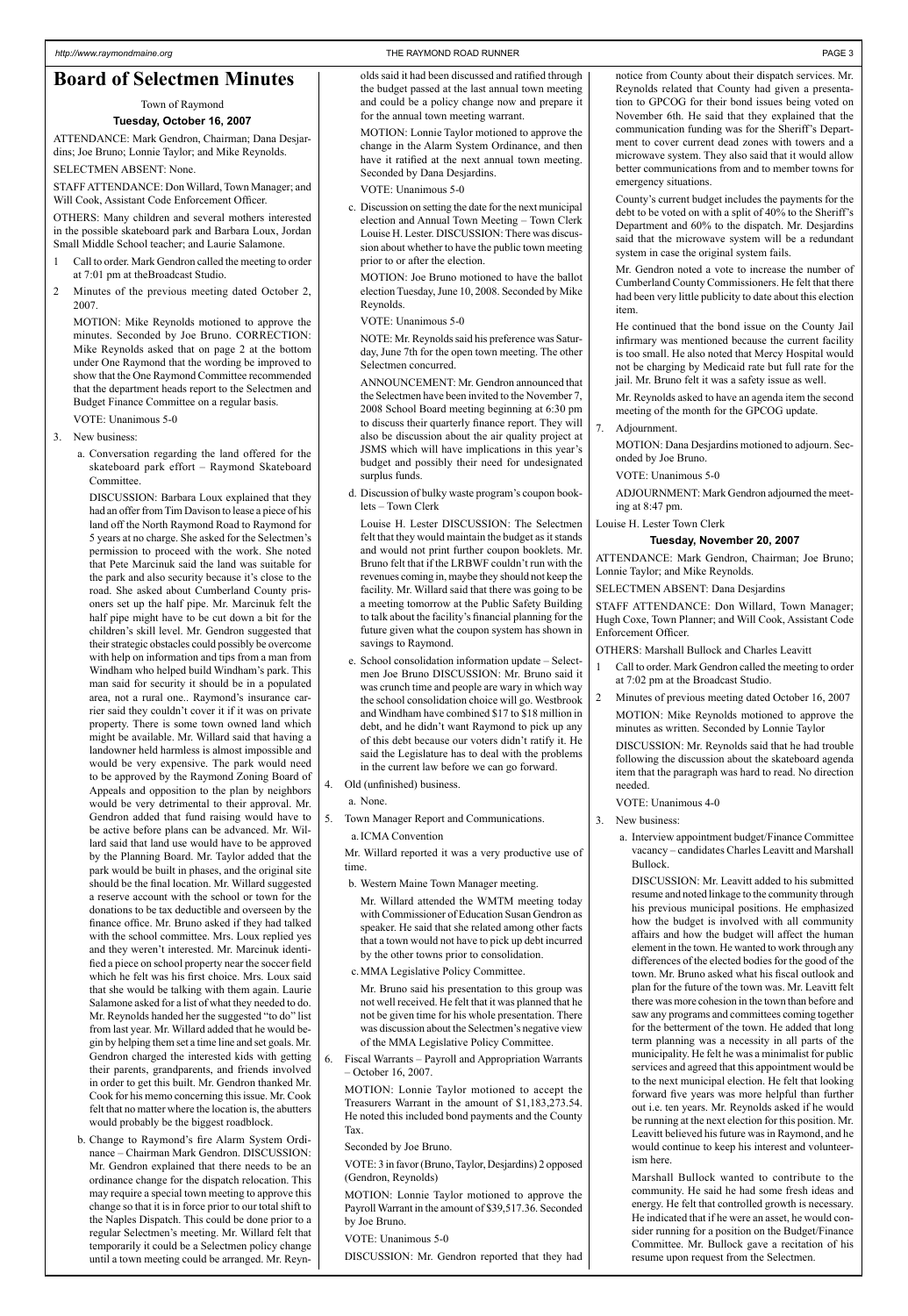### **Notes from the Code Enforcement Office**

#### **Wood If I Could**

With the high cost of fossil fuels and the concerns about global warming from burning them, many people are considering installing wood burning heaters. Wood is renewable, relatively cheap (even free with a little work), and does not contribute to a carbon footprint.

However, building codes may not allow the use of wood in some homes.

In Raymond, as in some other towns, a solid fuel stove must be vented to a masonry chimney. Metal insulated chimneys are not allowed for use with wood or coal. Wood pellets are not considered to be solid fuels and may be vented to a metal insulated chimney; check with the owner's manual to see if your pellet stove requires a masonry chimney. So, if you do not have a masonry chimney, you may not have a wood stove in your house.

The town is currently reevaluating the Chimney Ordinance. When enacted, metal chimneys could withstand normal burn temperatures, but could become damaged by a chimney fire. At that time, the manufacturers required that a metal chimney be dismantled and inspected following a chimney fire. The town was concerned that chimneys were not safe following a chimney fire. Currently, metal insulated chimneys can be purchased that will not fail due to a chimney fire. The Chimney Ordinance may be revised to reflect the new technology.

If you do have a masonry chimney and would like to install a wood stove, you must meet clearance distances to combustible materials. Generally, all parts of the stove must be 36 inches, and the stove pipe must be 18 inches, from combustible materials. Some stoves may have reduced clearances, check the manufacturer's specifications to see if less than 36 inches is allowed for your stove. The clearance may also be reduced by installing a barrier between the stove and the combustibles. Remember that the clearance also applies to the thimble where the stove pipe enters the chimney flue. A good source of information on wood stove installation can be found on the State Fire Marshal's office website (maine. gov/dps/fmo/articles.html).

If you do not have a masonry chimney, you may also consider installing an outdoor wood boiler to provide hot water heat. Recently (as of November 9) there are new regulations affecting outdoor wood boilers, known as Chapter 150. The new rules prohibit nuisance smoke from a wood boiler. If you have a wood boiler, you may not have visible emissions (over 30% opacity) leaving your property. If you are installing a new wood boiler after April 1, you must meet setback and smokestack height requirements in the new law. More information can be found at the DEP website maine. gov/dep/air/regulations/recentlyadopted.htm

Also, any wood used as fuel must be free of paints or other chemicals. This includes the use of plywood and particle board. Household waste should never be burned in a wood stove.

For real warmth and comfort, nothing beats a wood stove. It warms you many times: when you cut it, when you stack it, when you carry it in and when you burn it. Just be sure to install your stove so that it is safe. You don't want to warm the members of the fire department by causing your house to catch fire.

### **Snowmobile/ATV Sticker Application Instructions**

"For best results, please apply stickers to a clean, dry surface at temperatures above 10 degrees Fahrenheit." If you are putting the stickers on a cold machine, there is a good chance the adhesive will not set up. If the stickers are lost, you will need to purchase a duplicate registration and stickers.

#### PAGE 4 THE RAYMOND ROAD RUNNER AND THE RAYMOND ROAD RUNNER AND THE RAYMOND ROAD RUNNER AND THE RAYMOND ROAD RUNNER

All the Selectmen said it was a hard choice to make but this appointment would only be until the next election in 2008. They encouraged both candidates to run for office in the 2008 municipal election.

MOTION: Joe Bruno motioned to appoint Charles Leavitt to fill out the term of this position. Seconded by Mike Reynolds. VOTE: Unanimous 4-0

b. Department Head Quarterly Reports – Contract Planner Hugh Coxe and Town Clerk Louise Lester

DISCUSSION: Hugh Coxe, contract planner, reviewed his written report. He noted that Karen Strout, Code Enforcement secretary, is invaluable to the department. Land Use and Subdivision updates are being reviewed for necessary changes. The Comprehensive Plan Implementation Committee (CPIC) has been focusing on the Commercial Zone looking at greater density and design guidelines. Open Space planning is also a part of their work. An open space presentation will be December 5, 2007. Conditional rezoning for the Busque housea-minium development is also in the near future. He reviewed the budget objectives. He noted the long term goals as: electronic submissions, user friendly presented ordinances, consensus building with developers (briefing and discussion of new plans), and review and preparation for update of the 2004 Comprehensive Plan. He added that they need a new Planning Board member to fill a recent resignation. Mr. Reynolds asked if any new trends need consideration which we're not dealing with at this time. Mr. Coxe said there were two he could think of :1) consensus approach for land use issues i.e. conditional rezoning and involve all people concerned with the application before the engineering begins; 2) forms of development should be considered which allow for more open space i.e. conservation subdivisions.

Mrs. Lester noted that the clerk's office is doing its best to serve the municipality. All deputy clerks are cross-trained to accomplish the work. Almost every duty has at least two clerks who can do the job i.e. BMV, IF&W, Animal Welfare, and other reports to the state. Rita Theriault is learning some of the duties of treasurer, Donna Lovely is the Deputy Tax Collector but the other clerks can accept tax payments and answer some tax questions. The Voter Registrar is Louise Murray, and Rita Theriault and Mrs. Lester are Deputy Voter Registrars. Mrs. Lester coordinates elections and town meetings.

c. Proposed road names policy – Assistant Code Officer Will Cook

DISCUSSION: Will Cook presented the proposal including road name changes rather than just naming new roads. He felt that road name changes could be dealt with twice a year (June and December), and new development/subdivision road names would be done as needed to cover E911 and postal obligations.

MOTION: Mike Reynolds motioned to approve the road name policy change. Seconded by Lonnie Taylor. VOTE: Unanimous 4-0

d. Public hearing – Consideration of adoption of 2007-2008 General Assistance Ordinance and Appendices.

MOTION: Joe Bruno motioned to adopt the 2007- 2008 MMA General Assistance Ordinance. Sec-

onded by Mike Reynolds.

DISCUSSION: Mr. Willard explained that this action would update our ordinance using Maine Municipal Association's 2007 survey. Mr. Bruno asked if there were any increase in GA applications. Mr. Willard replied yes, but not excessive at this time. VOTE: Unanimous 4-0

e. School consolidation information update – Selectman Joe Bruno.

DISCUSSION: Mr. Bruno reported that the meeting November 19th was quite contentious with discussion about merging three ways Raymond, Windham, and Westbrook. It was decided that each town should define 3 to 4 barriers to consolidation for discussion at their next meeting. His first barrier would be that Raymond is debtless and would be expected to pick up debt from the other towns. He felt that Raymond pays the other towns tuition which more than pays for each student. Their next meeting is December 3, 2007 and anyone is welcome. Education of the process is necessary for the public. Westbrook and Windham have a problem with Raymond's ability to continue school choice and they can't. Mr. Gendron was surprised by the number of municipal officials who aren't informed of the consolidation program. Mr. Willard was surprised at the animosity between Westbrook and Windham.

Mr. Bruno explained that Revenue Sharing was discussed in legislative committee and the fact that many towns are getting funding as service centers which shouldn't.

f. Greater Portland Council of Government (GPCOG) update – Selectman Mike Reynolds.

DISCUSSION: Mr. Reynolds reported that one item being discussed was a regional economic development office. This would be a policy shift for the participating cities and towns in not having individual offices. There will also be required policy training for municipal official certification. Mr. Willard thought it was probably a requirement for NIMS. Mr. Reynolds said this was a new state law that every elected official be certified by November 2008. He felt this training was necessary for GPCOG to apply for federal funds.

Mr. Reynolds added that CPIC was working on ordinance changes in the Commercial District i.e. a zero setback from the right of way on Roosevelt Trail (Route 302). Also looking at allowing 3 story buildings with mixed use: retail on the ground floor and residential on the 2nd and 3rd floors. These changes will be going to public hearing and the next annual town meeting.

Mr. Gendron reported that the Cumberland County Commissioner Budget Meeting in Raymond on November 6th announced an 8.07% increase for next year. There was one commissioner and 3 budget members attending. This taxation hit would not allow Raymond to meet its LD 1 limit without sacrificing some part of the municipal budget.

MOTION: Mr. Taylor motioned to write a letter to the County Commissioners telling them that Raymond expects them to stay within the annual LD1 limit and not seek additional credits from other years. Seconded by Mike Reynolds.

DISCUSSION: Mr. Willard felt the letter should tell them that they should stay to the LD1 limits for the current year. Mr. Bruno noted that Raymond would have to make dramatic cuts in our budget to allow us to stay under the LD1 limit in order to cover that County increase. Mr. Reynolds had a problem with the County advertising their budget under LD1 limit when it really isn't for their actual current year limit rather adding other year's "credits". Mr. Bruno noted Raymond's limit is 3.04 for next year 2008-2009.

VOTE: Unanimous 4-0

- 4. Old (unfinished) business.
	- a. None
- 5. Town Manager Report and Communications.
	- a. Beautification Committee Sharon Dodson asked if they could accept charitable contributions for a Beautification Committee Fund and have a designated fund which would be a non-profit/tax deductible donation.

MOTION: Joe Bruno motioned to approve a

dedicated account for the Beautification Committee. Seconded by Mike Reynolds. VOTE: Unanimous 4-0

 b.Donations from the Pink Tulip Project from Maine Cancer for a town garden.

c. 2004 Chevrolet half-ton 2-wheel drive truck.

Mr. Willard announced that they had sold at a small profit a public works pickup truck. He said that they would look for a replacement at State Surplus.

MOTION: Joe Bruno motioned to approve. Seconded by Lonnie Taylor. VOTE: Unanimous 4-0

6. Fiscal Warrants – Payroll and Appropriation Warrants – November 20, 2007.

MOTION: Lonnie Taylor motioned to approve the Payroll Warrant in the amount of \$38,839.98. Seconded by Mike Reynolds. VOTE: Unanimous 4-0

MOTION: Lonnie Taylor motioned to approve the Treasurers Warrant in the amount of \$189,739.75.

Seconded by Mike Reynolds. VOTE: Unanimous 4-0 Adjournment. MOTION: Joe Bruno motioned to adjourn. Seconded by Lonnie Taylor. VOTE: Unanimous 4-0

ADJOURNMENT: Mark Gendron adjourned the meeting at 8:39 PM.

Louise H. Lester Town Clerk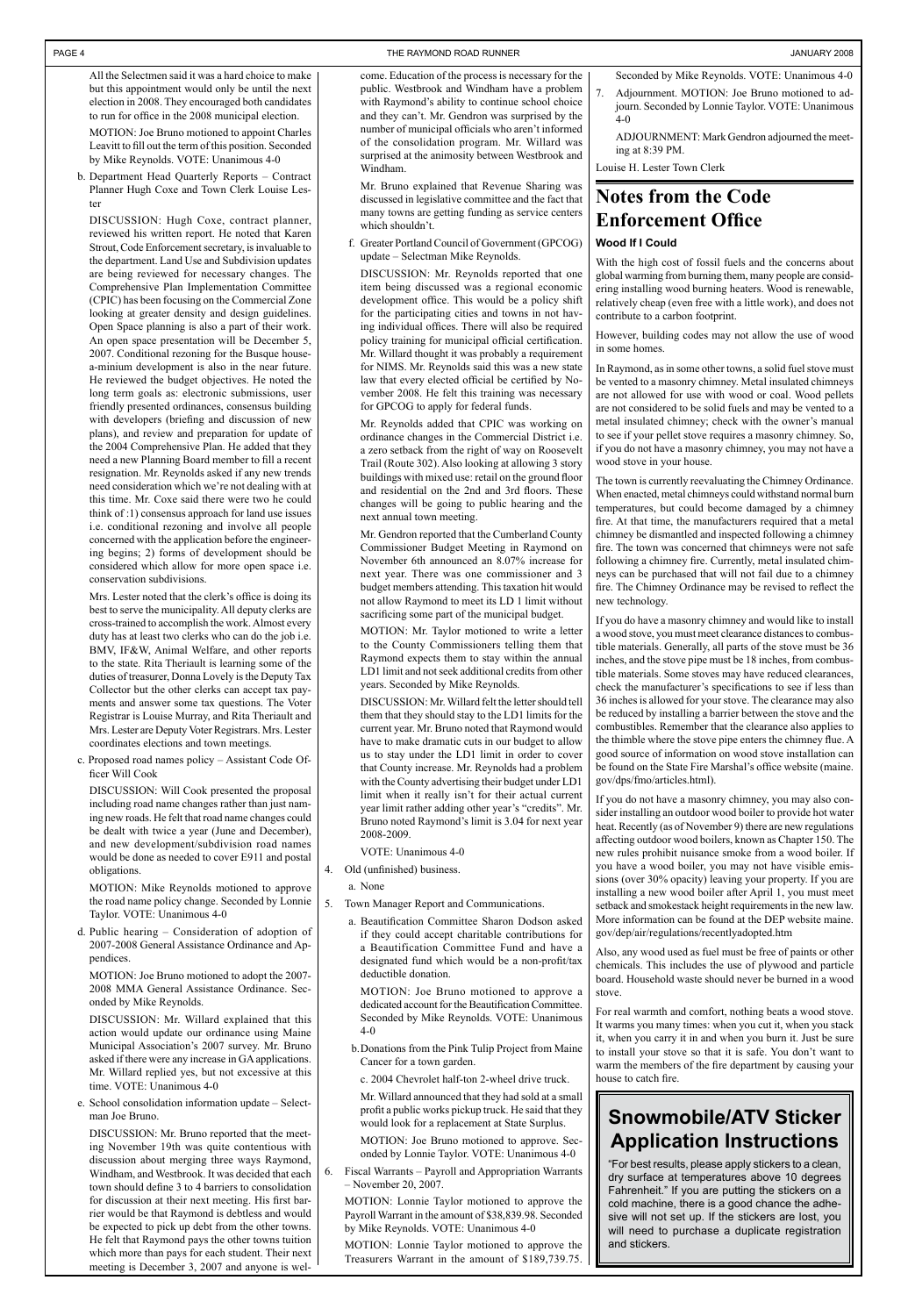### **Animal Control Report October – December 2007**

| Oct 16        | Checking registered kennels                              |
|---------------|----------------------------------------------------------|
| Oct 19        | Checking registered kennels                              |
| Oct 20        | Cat to lab - Rabies test results negative                |
| Oct 20        | Dog at large                                             |
| Oct 25        | Meeting with dispatch                                    |
| Oct 26        | Animal Control Seminar - Scarborough                     |
| Oct 26        | Pit Bull in yard                                         |
| Oct 29        | Golden Retriever missing                                 |
| Oct 30        | Recheck on missing dog                                   |
| Nov 1         | Loaned Havahart trap                                     |
| Nov 2         | Skunk acting strangely                                   |
| Nov 6         | Problem with skunks                                      |
| Nov 8         | Dog barking in AM                                        |
| Nov 10        | Dog running on roadway                                   |
| Nov 11        | Barking warning                                          |
| <b>Nov 11</b> | Dog at large - warning given                             |
| <b>Nov 12</b> | Stolen dog - turned over to Casco                        |
| Nov 13        | Watching for dog in road                                 |
| Nov 13        | Talked with stolen dog's owner                           |
| <b>Nov 15</b> | Equipment maintenance                                    |
| Nov 16        | Civil Problem                                            |
| Nov 16        | Cat bitten - quarantine for 45 days                      |
| Nov 16        | Dog at large - ticket issued                             |
| Nov 16        | Statements for court                                     |
| <b>Nov 17</b> | <b>Statement for Casco case</b>                          |
| <b>Nov 20</b> | Cat bitten by unknown animal -<br>quarantine for 45 days |
| <b>Nov 21</b> | Information about stolen dog                             |
| <b>Nov 26</b> | Cat bitten by unknown animal -<br>quarantine for 45 days |
| Nov 26        | Cat to Animal Refuge League                              |
| <b>Nov 27</b> | Three dogs at large - all returned to<br>owner           |
| Nov 28        | Lost cat found at Animal Refuge League                   |
| Nov 29        | Fox in yard - called Warden Service                      |
| Nov 30        | Equipment maintenance                                    |
| Dec 2         | State warden called about dogs chasing<br>deer           |
| Dec 2         | Stray feral cat                                          |
| Dec 7         | Possible dogs being abused -                             |

- Dec 10 Two dogs missing
- Dec 10 Sent letters on unlicensed dogs
- Dec 12 Neighbor "A's" dog in yard
- Dec 13 Information on missing dog
- Dec 14 Found missing dog
- Dec 14 Reunited missing dog with owner *Merry Christmas*
- Dec 17 Two setters missing from New Gloucester

Dec 18 Guard dog loose

investigated

- Dec 7 Advised complainant of findings
- Dec 7 Met with North Windham veterinarian
- Dec 9 Neighbor "A's" dog in yard gone on arrival
- Dec 9 Neighbor "B's" dog in yard gone on arrival

Dec 10 Dog missing

#### **Recycling Bins Available**

Raymond's Recycling Committee has arranged for the Town Office to have blue recycling bins for sale. They would like to encourage recycling in Raymond and felt that having the bins available to the residents was one way to increase the program. The price of a bin is \$6.50, which is the cost to the town. Bins are available at the Town Office during regular business hours.

### **Maine Forest Service: Cold Weather Still No Time to Haul Firewood**

No matter how cold it gets, it's never a safe time to haul firewood far from home. That's the message the Maine Forest Service is reminding hunters, skiers and other outdoor enthusiasts who pack warm clothes and firewood for trips this season.

For those of you who are not familiar with it, Project AWARE comprises a group of middle and high school students from Saco and was created in 2003 in response to the epidemic of youth prescription drug abuse. The program has expanded its mission to include all issues of concern to youth. Accomplishments include reaching over 4,500 young people across the state through direct presentations, including 80+ Youth Empowerment Workshops (YEWs) to over 1,200 young people using in-depth educational and awareness-raising activities to engage youth in discussions and taking action. Project AWARE techniques and methods, such as games, interactive theater, and group discussions, create a safe space – emotionally and physically – for young people to speak up about sensitive subjects. Students then create skits to address these issues from their perspective. When possible, we encourage young people, with adult support, to engage in additional awareness-raising activities in their communities by performing their skits for community groups, doing presentations, and/or producing commercials for the public access TV. If you would like further information on Project AWARE, please visit their website at: www. projectaware.net, or contact Christina Lamarre at 655-8672  $x$  107 or via e-mail at mentor@raymondmaine.org.

Like summer campers, autumn and winter recreationists often pack firewood from home when they travel to hunting camps and ski chalets. The long-distance movement of firewood can bring with it long-distance movement of tree-killing pests.

"Some people think it's safe to move firewood when it's cold out," said Maine Forest Service Entomologist Charlene Donahue. "But that's not true."

"If unused firewood gets left here in the winter, the insects inside the logs will come out next spring. Freezing temperatures rarely kill insects. After all, they live outside," she added.

The Maine Forest Service is asking winter outdoor enthusiasts to do their part for forest health – today and every day -- by leaving firewood at home. Local or kiln dried wood is best for the hearth, stove, and forest, they say.

#### Formanismus and community and community and community and community and community and community and community of **Raymond Road Runner**

The U.S. Forest Service says invasive species is one of the top threats facing America's forests. The emerald ash borer, a particularly harmful invasive insect, has already killed more than 20 million ash trees in Michigan, Indiana and Ohio. If brought to Maine via firewood and left unburned, it would emerge to threaten Maine's ash trees.

EAB is moving Eastward across the United States. Just last month, forest health experts found EAB in West Virginia – at a campground. The bug has also been found near Pittsburgh, Pennsylvania.

"It's only a 12-hour drive from there to here," said Donahue. "It's not that far at all, only a day's drive to Maine."

Donahue added that forests throughout Maine, the nation's most forested state, are currently experiencing a relatively healthy period.

"We haven't had any new major insect infestations recently," said Donahue, "and the public's help regarding firewood movement will help keep it that way."

To view a video message about the firewood invasive species issue, visit: http://www.na.fs.fed.us/nanews/archives/2007/ archives07.shtm

*Taken from the MMA e-mail newsletter.*

## **Project AWARE Is Coming! Project AWARE Is Coming!**

Christina Lamarre Raymond Mentoring Partnership

Okay, I may not be riding through Raymond on a horse to announce this, but I do want to let people know of a powerful program occurring at JSMS in January. Barbara Harding-Loux, MSW, has arranged to have Project AWARE come to the middle school to conduct its acclaimed Youth Empowerment Workshops. Raymond Mentoring Partnership is proud to sponsor these workshops. Project AWARE will work with a group of students on January 8th and 22nd, and then this group will in turn put on the performance they have created on the evening of February 6th for Raymond middle school students and parents, as well as any interested community members. Look for more details to come home with JSMS students in January, and mark your calendars for February 6th.

# **Deadline Reminder**

Articles for the February issue are due Thursday, January 24th.

# **January Selectmen's Meetings**

Tuesday, January 8th, 7pm, and

Tuesday, January 22nd, 7pm,

at the Broadcast Studio next to the Jordan-Small Middle School and on Cable Channel 2

# **GAME NIGHT**

#### **Friday, January 4, 2008, 7pm**

(Cribbage, Scrabble, Yahtzee, etc.)

will be held at Faith Lutheran Church

988 Roosevelt Trail, Windham.

Everyone welcome, refreshments.

FMI: Marcia 650-3972 or Dee 839-4357

# **Sand/Salt Available at Plains Road Facility**

Raymond residents can obtain two 5-gallon pails of sand for use on their stairs and walkways at the Public Works area on Plains Road (FL 89) from 7am to 3pm Monday through Friday only.

This area has video security and will be monitored. This sand/salt is not for commercial use. It is a convenience for our residents.

### **Raymond Extended Day Program News**

We had a great holiday season at the RED Program. The children enjoyed various activities from decorating ornaments to making gifts for family. We ended the month with a holiday party and a gift exchange. We would like to thank all of the families who donated food and gifts for the program.

*We currently have open enrollment. To get more information on our rates or to see a list of activities for the RED program, please visit us online at:*

*http://www.raymondmaine.org/schools/red/default.htm or call Kristi Curtis at 650-4470.*





*Meagan Griffeth decorates holiday ornaments*

*Nick Rose decorating an ornament for home.*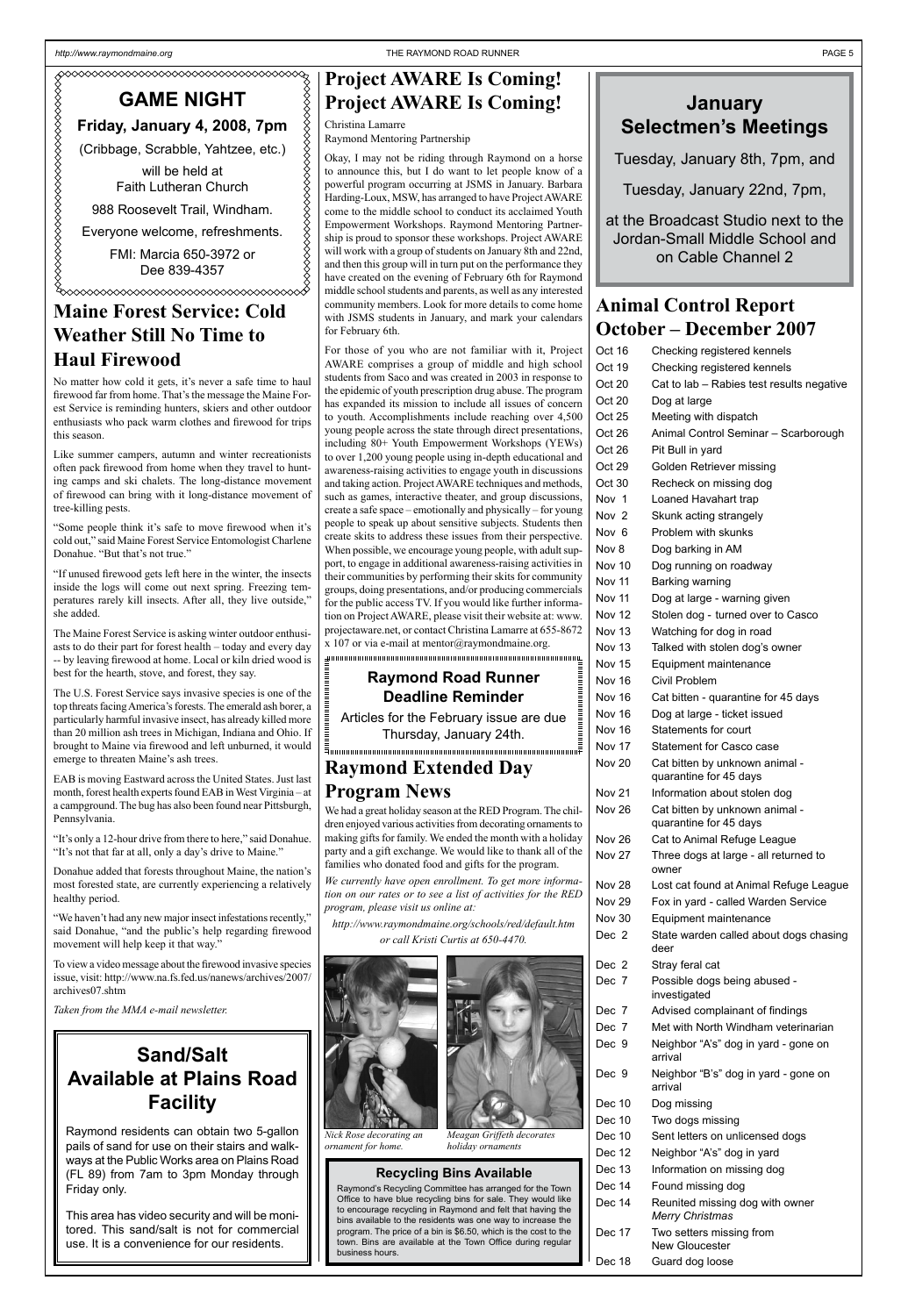# **News from the Health Office**

By Kristina Truesdale, RN School District Nurse

Fall semester has indeed been busy here in the health office at Raymond Elementary School. No two days are ever the same! As the district school nurse, I have attended multiple trainings this year, including several sponsored by the Maine Association of School Nurses and the Department of Education, as well as the American Association of Pediatrics and Barbara Bush Children's Hospital at Maine Medical Center. These conferences keep me updated on the latest information in pediatric care. In the new year we will be hosting Preventive Partners here at Raymond Elementary School. Preventive Partners will provide oral health services for those students in need. If your child has not received dental care in the previous 6 months and you are interested in learning more about this preventive dental program, please contact Kristina at 655-8672 during school hours or kristina. truesdale@raymondmaine.org. We will also continue our on-going screenings for scoliosis, vision and hearing, and head lice in 2008. And lastly, with recent cases of mumps, chicken pox and even pertussis in Maine, we are carefully reviewing the immunization status of students. We would greatly appreciate parental cooperation in this process to better ensure the health and safety of all our Raymond students and to avoid unnecessary exclusions. Happy New Year!

### **At Your Library -- Armchair Traveler Reading for Long Winter Nights**

#### **Current Times, Olden Times -- Truth Can Be Stranger than Fiction**

### **RES Principal's Report**

By Norma Richard

I want to express my sincere thanks to our students, their families, the RES staff, and the Raymond community for their outstanding efforts during the holiday season to collect and distribute toys and food to our community. It was such a pleasure to see the students maneuver the shopping cart each Monday and Friday, and to see the wonderful donations that were brought into school. Everyone who worked on these projects, including the Harvest Hills Animal Shelter collection, which will continue through January, should feel a lot of community pride.

- E-mail our front office at mindy.mckinney@ raymondmaine.org. This is the easiest way to get messages regarding a change in busing or an early pick-up to the office. Please e-mail well before 3pm to be sure we get your message to your student.
- If your phone call is an emergency or priority, call the Jordan-Small Middle School at 655- 4743, and they will get a message to RES.
- As our fax is a separate landline, you can always send a fax to RES at 655-8664.
- E-mail your child's teacher directly with any questions, concerns or information that needs to go to the teacher.

I want to recognize the hard work done each and every day by our bus drivers. They have one of the most difficult jobs in our school district. The poor road conditions due to the ice and snow make their work even more difficult. Children riding the bus are expected to stay seated at all times (remember the rhyme, "Bottom to bottom, back to back, with my backpack on my lap"). Children who do not stay in their seats, who are not sitting properly, or who are moving when the bus is in motion put themselves and others at risk for an injury. Parents are asked to review bus procedures with their children on a frequent basis and to recognize the great efforts of our bus drivers.

We have had a lot of snow in December, and we all know that there will be more to come in the next few months. Our bus drivers want to remind parents to have their children wait in their driveway and not at the side of the road. The roads are very narrow and the snow banks are getting higher, and we want all students to be safe while waiting for the bus.

Often we get feedback that parents find the school phones to be busy when trying to call the school. We only have three phone lines to handle all of the calls to phones in classrooms and offices. In the event of a busy signal, you can always contact the school in one of the following ways:

In closing, have you made your New Year's Resolution yet? If you set a goal of reading with your children every day, you can improve their success at school. Research shows that your children will be even more successful if they also see the adults in their lives reading. Spend some time over vacation visiting the library together. The Raymond Village Library is open every Sunday, Monday and Wednesday from 10am to 7pm.

# **The Healing Power of Kindness**

By Kimberly Post Rowe The Wellness Committee

One kind word can warm three winter months.

*- Japanese proverb*

You're stuck in traffic, and someone keeps honking. Or you're out to dinner with friends, and the person at the next table is talking loudly on his cell phone. Whatever happened to being nice?

Rudeness is on the rise. We all have our bad days, but where does a snarl get anyone? Being courteous instead of caustic will not only make your life easier, but it can also lower your stress levels and improve your health.

If you've ever been surly, chances are you were trying to get something or go somewhere. When you couldn't, you got frustrated, and bad manners probably got the better of you. Blame evolution, in part.

"The brain is outfitted to pursue and protect our basic needs of food, shelter, and control over our lives," says Gregory Fricchione, M.D., director of the Benson-Henry Institute for Mind Body Medicine in Boston. That's true whatever the need, even if it's something as simple as getting to the grocery store before it closes. "When your needs are thwarted, there's a tendency to become irritable and frustrated, which can lead to being unkind."

Most of us don't want to spend the rest of our lives feeling this way. Fortunately, there is a simple way to change: kindness. Small acts of kindness can have big effects. They also have healthy ones, physically and mentally. "People who commit kind acts feel generous, optimistic, and co*Power, Faith and Fantasy: America in the Middle East 1776 to Present.*

For the armchair traveler who wants to stay closer to home, your main attraction might be, well, Maine! From Native American history to past political figures to its locales, some of the newly acquired non-fiction titles on Maine are:

*Katahdin, A Historic Journey: Legends, Exploration and Preservation of Maine's Highest Peak*

*Algonquin Spirit: Translation of Algonquin Literature*

*L.L. Bean: The Making of an American Icon*

*Continental Liar from the State of Maine: James G. Blaine*

*Creating Portland*

*Sir John Popham*

While the above illustrates only two areas of non-fiction, the library's growing non-fiction collection is broad, with books from do-it-yourself topics to biographies, from history to space travel, from anatomy to zoology. On your next visit, take some time to browse and discover what's available on a non-fiction topic of your interest. Barbara and the staff of volunteers will gladly help you find what you're looking for. If a specific title you're hoping to find is not available, the Raymond Village Library can obtain it for you for free through the Inter-Library Loan program.

As a armchair traveler, or if you just enjoy reading while sitting in armchair, please stop by the library, make your book selection and then stay for awhile. The chairs are comfortable and the atmosphere is friendly. Enjoy your winter reading. Enjoy your library.

Yes, the truth can be stranger than fiction, and non-fiction can be as enjoyable a read as well! With the long hours of winter darkness ahead, before the daylight hours start extending significantly, curling up with a good book and your favorite beverage at hand may just be the way to combat some of those seasonal doldrums.

The library's long range plan includes the goal to expand Current Titles and Topics. Therefore, it's not surprising that Raymond Village Library Director Barbara Thorpe has researched best seller lists, read reviews and made critical selections to add books on current topics to the non-fiction collection. The newly acquired non-fiction books are in the window nook area to the right of the front door, both on the table and window shelf. Next time you visit the library, see which of the many titles pique your curiosity.

For the armchair traveler with a bent to current events and world politics, that world can quite literally be an open book. Some of the newly acquired non-fiction titles that illustrate this point are:

*The Elephant and the Dragon—The Rise of India and China and What It Means to All of Us.*

*Mirrors of the Unseen,* a 2007 Pulitzer Prize winner, where a frequent traveler to Iran provides an eye-opening look at ordinary Iranians. The "*Providence Journal*" states that its author Jason Elliot "writes like a dream."

*Overthrow—America's Century of Regime Change from Hawaii to Iraq*

*Imperial Life in the Emerald City,* a journalist's view of the first year of the United States of America's presence in post-Saddam Iraq.

> operative; and they look at others more charitably," says Dr. Fricchione. Recent studies support this, showing that generosity is associated with improved mental health and decreased mortality.

> When you're compassionate, your brain releases chemicals that make you feel good. Your brain's reward and motivation circuitry is stimulated. This not only makes you want to continue being loving and altruistic, but it also controls the way you respond to stress. Since stress is at the root of many health problems, being kind can potentially make you less vulnerable to illness and disease.

#### **Kindness Tips**

To exercise your kindness muscle, try practicing these 10 tips:

- Smile more often it's contagious.
- Look for acts of kindness so you can become more aware of them.
- Choose to be nice, especially when you feel pressured. ■
- Offer help before others ask for it.
- Volunteer in your community or make a charitable donation. ■
- Let someone get in front of you in line.
- Leave a large tip. ■
- Water an elderly neighbor's garden. ■
- Be gracious when others are kind to you. ■
- Teach your children kindness by example.

# **Raymond Planning Board Needs Help**

The Raymond Planning Board is looking for two positions to be filled. This board meets once a month applying Raymond's ordinances to residential and commercial development. It also prepares ordinance changes to come before the Town Meeting. They need your help.

Please forward your letters of interest, including a short resume, to:

Louise Lester, Town Clerk 401 Webbs Mills Road Raymond, ME 04071

or e-mail louise.lester@raymondmaine.org.

You can also apply through our website www.raymondmaine.org Look for the Volunteer Application.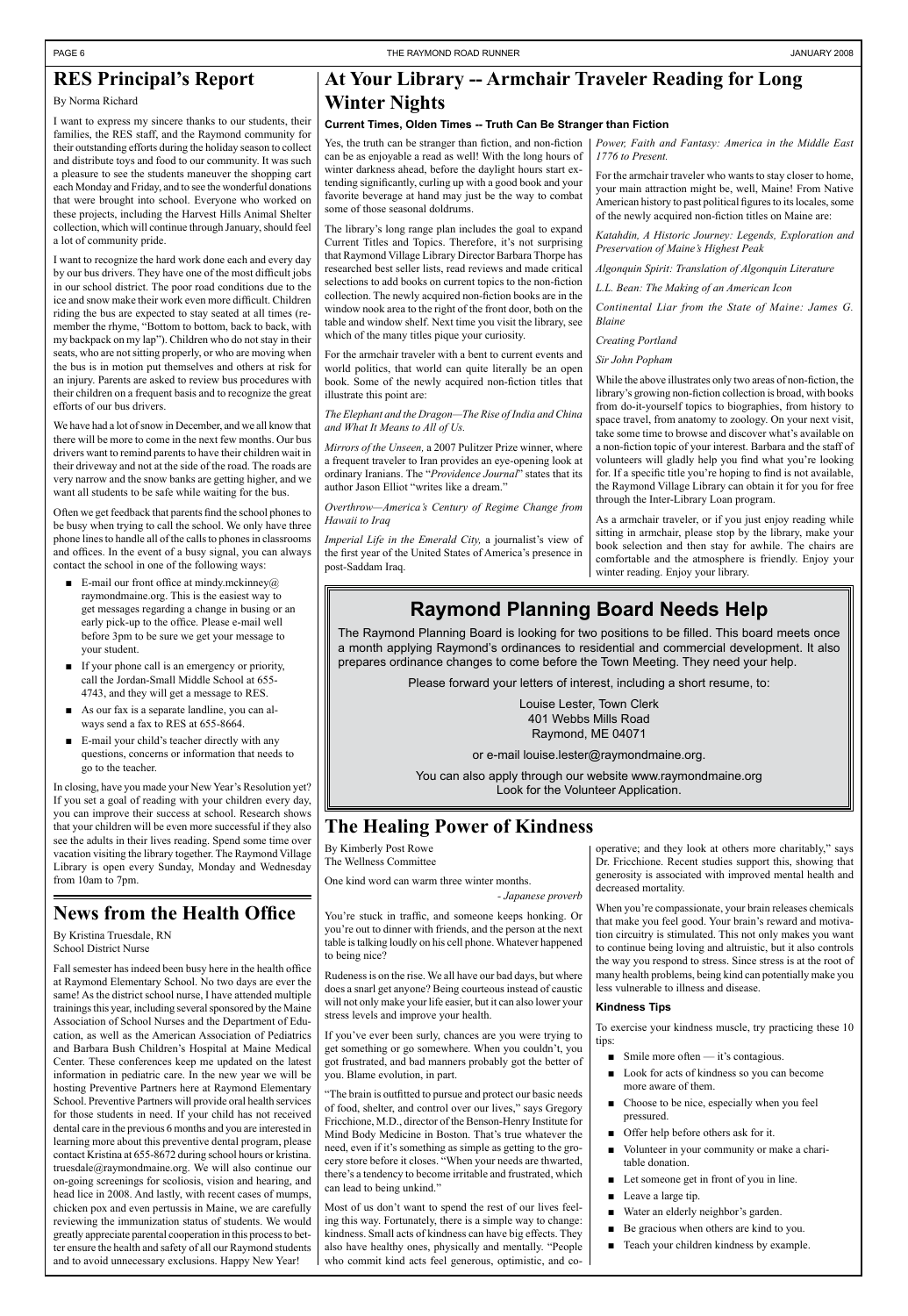### **Boston Post Cane Candidates Requested**

The town is interested in finding the oldest resident of Raymond in order to award the Boston Post Cane certificate.

In 1909 the Boston Post Cane was donated by the Boston, Massachusetts, newspaper the BOSTON POST to any New England town that qualified for and requested a cane to be held by the town's oldest citizen. Originally there were 431 canes throughout New England. The cane is ebony with a 14 carat gold head inscribed thus:

> Presented by THE BOSTON POST

to the OLDEST CITIZEN of Raymond, Maine to be transmitted

This cane has been in continuous use since 1909. Today the cane remains in the Town Hall for its protection and the recipients receive a certificate of recognition.

> If you are a candidate or know someone who might be, please contact Louise Lester at the Town Office at 655-4742 or louise.lester@raymondmaine.org

> > *Proof of birth date will be requested.*

### **Legislative Update**

Rep. John C Robinson

The New Year is upon us, and new financial problems abound in Augusta. It is often joked in the State House that the budget is built like a house of cards. It is balanced so precariously that any small problem could bring the whole



thing tumbling down. Unfortunately for Maine taxpayers, the joke is no longer very funny.

The state is facing a \$95-million deficit in its current biennial budget. You might wonder how a two-year budget could already be in such a deep hole when it is less than six months old. Part of the "credit" goes to State Treasurer David Lemoine, who told the state revenue projectors last spring that he could bring in \$28 million from unused gift cards. That's right: he said the state could seize huge sums of money by laying claim to unused gift cards from retail stores headquartered in other states. The administration "booked" the money to help close a budget gap and end the legislative stalemate surrounding the budget.

The money booked by the revenue forecasting committee never materialized, and this one lost revenue stream accounts for nearly a third of the current budget crisis.

On May 1 of this year a new tax policy went into effect that required all out-of-state retailers to turn over 60 percent of the value of any gift cards they sold in Maine that had gone unused for two years. The policy already had applied to businesses in the state, such as L.L. Bean and Marden's. With the recent explosion in the sale of gift cards nationally, however, the state figured it could tap into a gold mine by going after companies all across the country.

The expectation of \$28 million in revenue was based on wishful thinking. There are few records kept about unused gift cards; the retailers only know the monetary value of their gift cards sold nationally and how many have been redeemed. How many were sold exclusively in Maine and, more importantly, how many were given as gifts to Maine residents is all conjecture. The treasurer estimated that since Maine makes up half a percentage of retail sales for national chains, we must make up about half a percent of their total gift card sales, too. This ill-conceived assumption is about to cost Maine taxpayers \$28 million – and another \$20 million in 2011.

Right after the law went into effect in May, Treasurer Lemoine sent letters to between 40 and 50 national retailers, including Best Buy, J.C. Penney and Home Depot. He informed them that they were now required to calculate how much money they owed under the new scheme. They were

# **Come and Meet the Three Kings**

at

Raymond Village Community Church United Church of Christ

> **Epiphany Sunday** January 6th at 10am

All are invited to come and meet the Three Kings, who followed a star and searched for the Christ Child. Join us in worship and hear "first hand" about their journey from the East and the gifts they brought to the Baby!

instructed to send their checks in as quickly as possible. The result is best explained in Treasurer Lemoine's own words: "I can tell you nobody responded with money."

What they did respond with were plenty of letters from corporate lawyers questioning Maine's claim to the unused funds and outlining their legal challenges to the new law. It shouldn't have been a surprise to Lemoine that the checks didn't come rolling in. In fact, Maine is only the second state to try to claim these funds from out-of-state retailers. The only other state was Connecticut, but they abandoned the practice after finding it impossible to enforce. Maine, of course, was not deterred by that precedent.

As far as the state is concerned, the shakedown isn't over yet. The treasurer has put the state attorney general on the case to see if the state should take legal action against the likes of Home Depot and Dick's Sporting Goods. But suing those big national chains could chew up millions in legal fees and send a signal that big retailers should be careful before building a store in Maine. It is clear that the Legislature will have to repeal this law during the next session.

Combine this with the \$20 million that Treasurer Lemoine lost when he made a risky investment backed by sub-prime mortgages, and he has single-handedly created a \$48-million dollar hole that will now have to be filled.

The taxpayers of Maine cannot afford to have future budgets formulated with fuzzy math and backed with overly risky investment strategies. Maine has been one of the highesttaxed states for the past decade, and our current policies are ruining our economy. The whole gift card scheme is the epitome of business unfriendliness.

The state should be thanking Best Buy, Home Depot and others for opening stores in Maine during recent years. Many Maine residents are now employed by these businesses. And it is a good thing, too, because overregulation and high taxation have already shut down many local businesses.

The State Treasurer and the administration picked the wrong fight on this one, and it looks as if the retailers involved are girding for a showdown in court. If this law is not repealed, Maine taxpayers could be on the hook for more money as the attorney general wages an expensive legal battle to collect these funds. It's also unfortunate that Maine has been reduced to a kind of beggar status, trying to scratch up money wherever it can.

*State Rep. John C. Robinson (R-Raymond) serves on the Appropriations and Financial Affairs Committee and is the Republican Lead on the House Ethics Committee. John can be contacted via phone at 655-8657 or e-mailed at RepJohn.Robinson@legislature.maine.gov*

### **Tips for Trash/Recycling**

Keeping in mind that snow is here, and it won't be spring for a few months, Pine Tree Waste would like to impart a few tips for successful trash/recycling pickup.

- 1. Have your trash/recycling curbside by 7am.
- Have your street address written on your barrels along with the orange town stickers.
- 3. If you are on a private road, be sure the road is plowed by 7am.
- 4. If the road is icy, please have the road sanded.
- 5. Be sure that the snow banks in the road and turnaround are pushed back, giving the trucks full space to maneuver.
- 6. If your road is not safe for the trash/recycling trucks to traverse, your trash/recycling will not be picked up until the following week, providing the road is then passable by the trucks.
- 7. Prepare a location for your trash barrels/recycling containers that is not in a travel lane i.e. in your driveway.
- If you need to leave your trash barrels curbside, have a shed marked as "trash" to store them in so that they aren't "floating" around during the week.
- 9. Put your trash cans/recycling containers in plain sight and not behind a snow bank.
- 10. If it's snowing, don't put out paper recycling only plastic, cans, and glass.
- 11. Separate your recycling types into different containers i.e. brown paper bags in one recycling bin. The bags will be returned to you in the recycling bin for further use.
- 12. Cardboard is recycled at the Public Works/Fire Station on Webbs Mills Road (Rt. 85) in East Raymond. Please break down your boxes and put them inside the dumpsters. Leaving cardboard on the ground will make it into "trash" because it gets wet and is then non-recyclable.
- 13. Get involved with our recycling program join the Raymond Recycling Committee. Contact Louise Lester, the trash lady, at the Town Office 655-4742 or louise.lester@raymondmaine.org

#### **2008 Dog Tags Available**

Dog licensing can now be done for 2008. If you have a dog over the age of 6 months, it should be licensed. A Rabies Certificate must be produced and if neutered, a Neutering Certificate, if the Town Office doesn't have it on file. The fee for a neutered dog is \$6 and nonneutered is \$11. All dogs must be licensed by January 31, 2008. Dogs licensed after January 31 will incur an additional \$15 late fee.

Please understand that by having your dog licensed, anyone finding your stray pet will be able to trace it to you, thereby alleviating the possibility that it will go to a shelter. Licensing funds contribute to stray animal care in the town and state and support the State Veterinarian Laboratory in Augusta, as well as Maine State Humane Agents who investigate animal abuse cases.

> *There will be a Rabies Clinic on Saturday, January 19, 2008, from 1–3pm at the Town Office.*